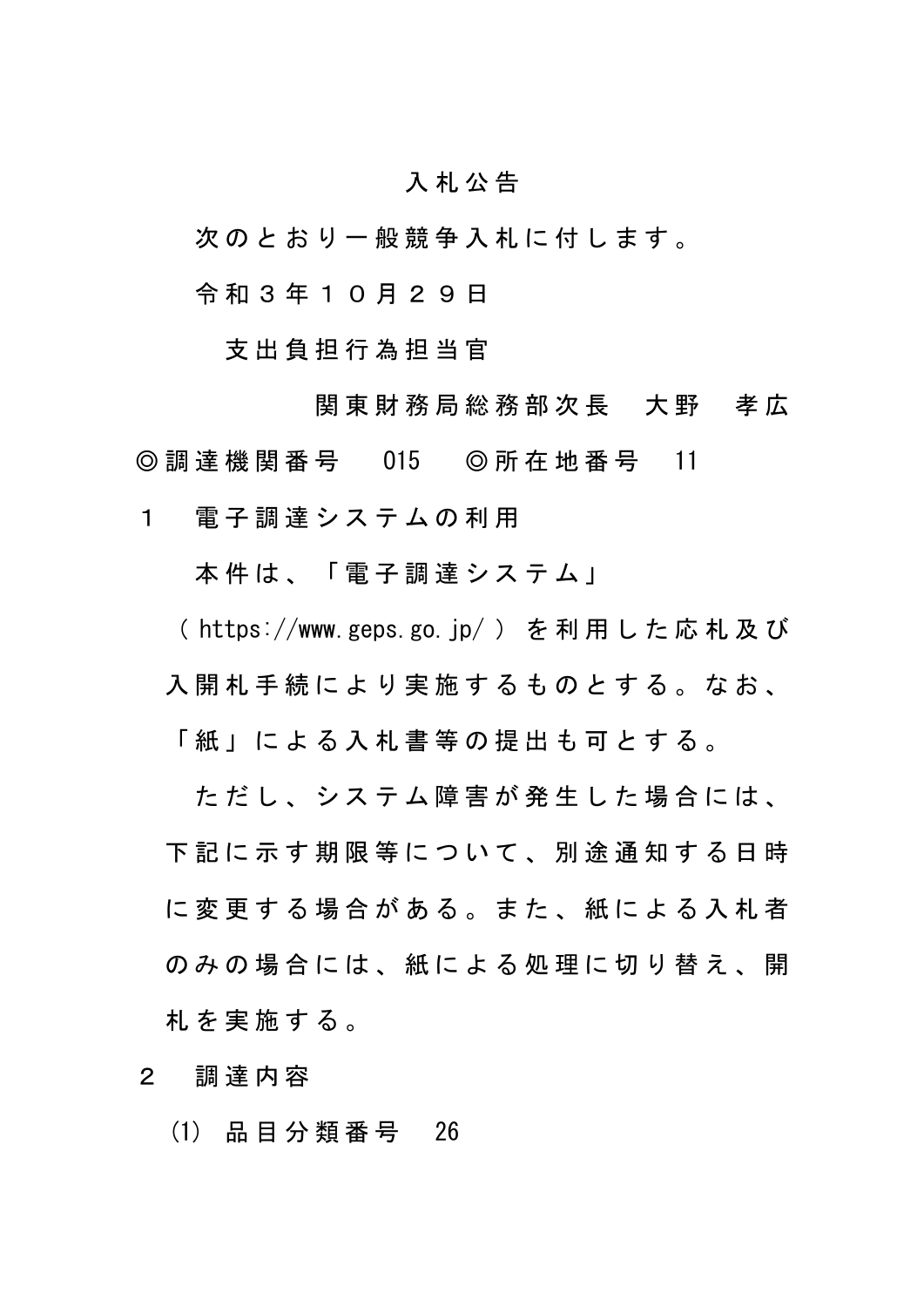- (2) 購 入 等 件 名 及 び 予 定 数 量
	- 甲府合同庁舎ほか1庁舎で使用する電気
	- ①甲府合同庁舎 契約電力 420 kW
		- 予 定 使 用 電 力 量 1,170,000 kWh
	- ② 長 野 第 2 合 同 庁 舎 契約電力 229kW

予定使用電力量 484,000kWh

- (3) 調 達 件 名 の 特 質 等 入札説明書による 。
- (4) 供給期間
	- ① 甲 府 合 同 庁 舎 令 和 4 年 2 月 1 日から令和 5 年 3 月 31 日までの間
	- ② 長 野 第 2 合 同 庁 舎 令 和 4 年4月1日から 令和5年3月 31 日までの間
- (5) 需 要 場 所 入札説明書による 。
- (6) 入札方法 入札書内訳には、入札者におい て設定する契約電力に対する月額単価( kW 単 価 (税込み)、同一月においては単一のもの と す る 。) 及 び 使 用 電 力 量 に 対 す る 単 価 ( kWh 単 価 ( 税 込 み )、 同 一 月 に お い て は 単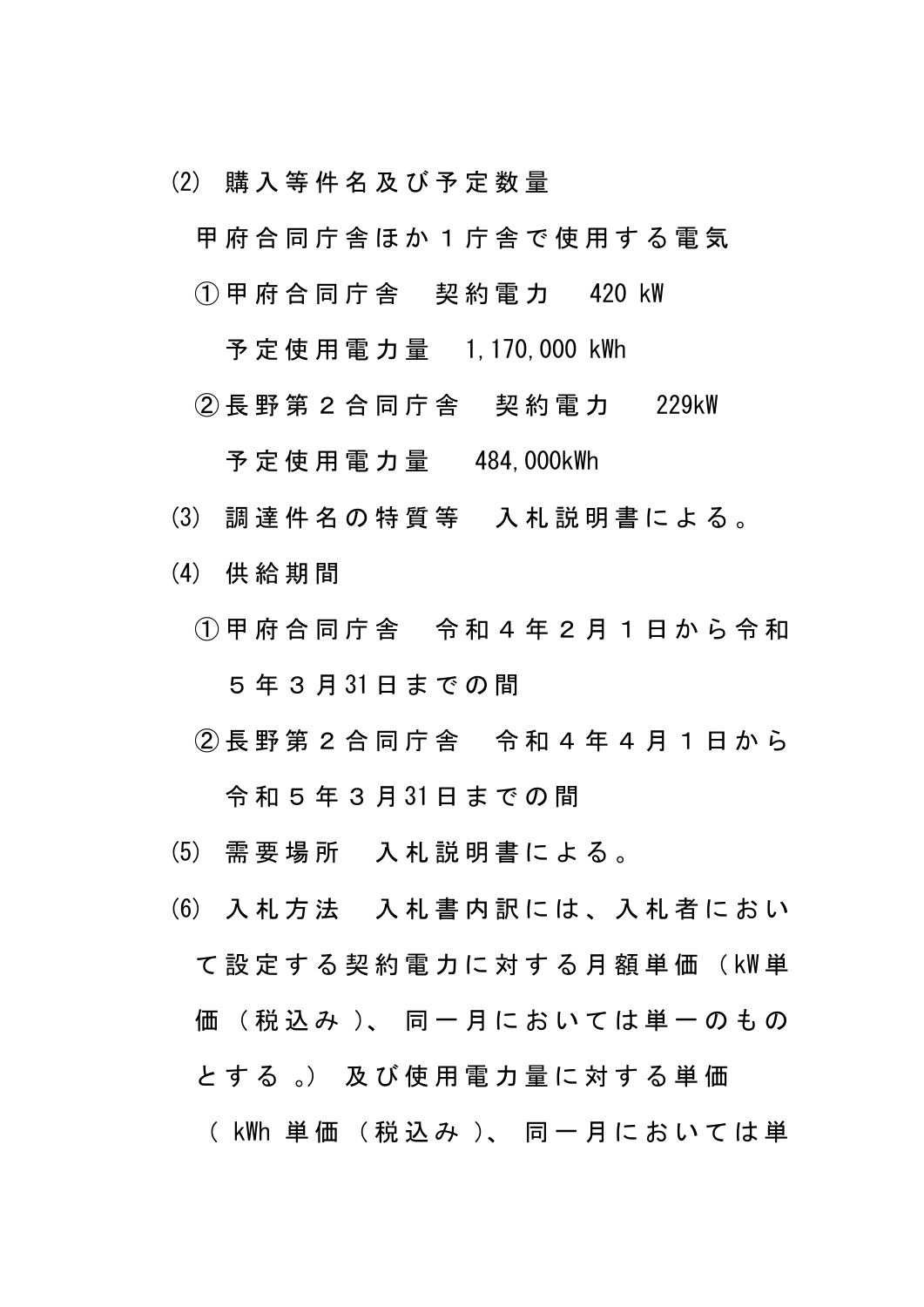一 の も の と す る 。) を 根 拠 ( 小 数 点 以 下 を 含 む こ と が で き る 。) と し 、 当 局 が 提 示 す る 契 約電力及び予定使用電力量に対する対価 を 記 載すること。

入札金額は、入札書内訳に記載した総価の 110 分 の 100 に相当する金額とすること。

なお、落札価格は、消費税に係る課税事業 者であるか免税事業者であるかを問わず、入 札書内訳に記載した総価とする。

- 3 競争参加資格
	- (1) 予算決算及び会計令第 70 条の規定に該当し ない者であること。なお、未成年者、被保佐 人 又 は被補助人であって 契約締結のために必 要な同意を得ている者は、同条中、特別の理 由がある場合に該当する。
		- (2) 予算決算及び会計令第 71 条の規定に該当し ない者であること。
	- (3) 令和元・ 2 ・ 3 年(平成 31 ・ 32 ・ 33 年)度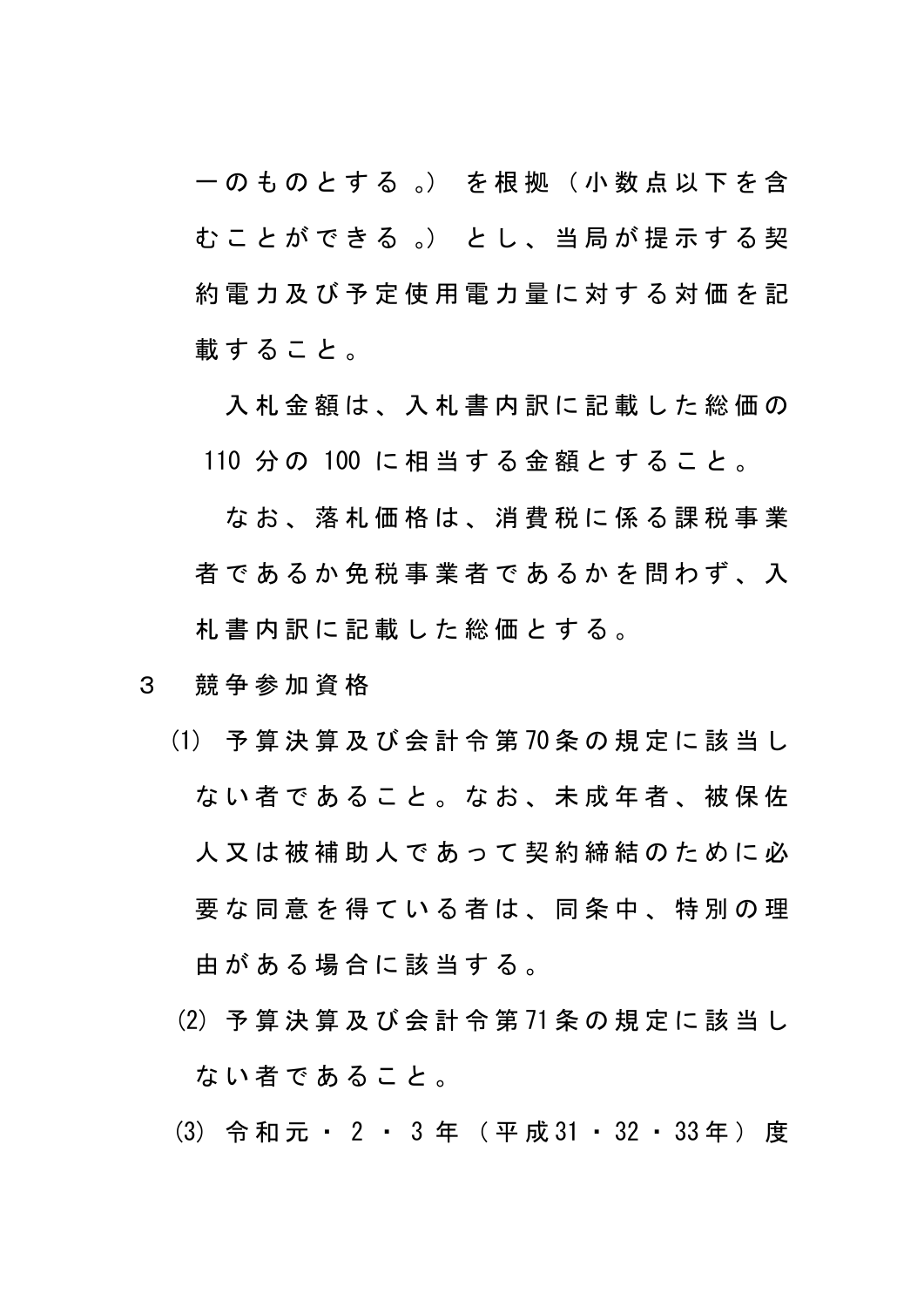財務省競争参加資格(全省庁統一資格)にお いて、「物品の製造 」 又は 「 物品の販売」で 「 A 」、 「B」 又は「C」 等級に格付けされ、 関 東 ・ 甲 信 越 地 域 の 競 争 参 加 資 格 を 有 す る 者 であって、責任をもって納入することができ る者、又は、当該競争参加資格を有していな いものの、入札参加申し込み期限までに競争 参加資格審査を受け、競争参加資格者名簿に 登載された者であって、責任をもって納入す ることができる者であること。なお、競争参 加資格の申請は、「競争参加者の資格に関す る公示」(令和 2 年 3 月 31 日付官報)に記載

されている時期及び場所で受け付ける。

(4) 当該地方支分部局の所属担当官と締結した 契約に関し、契約に違反し、又は同担当官が 実施した入札の落札者となりながら、正当な 理由なくして契約を拒み、ないしは入札等当 該地方支分部局の業務に関し不正又は不誠実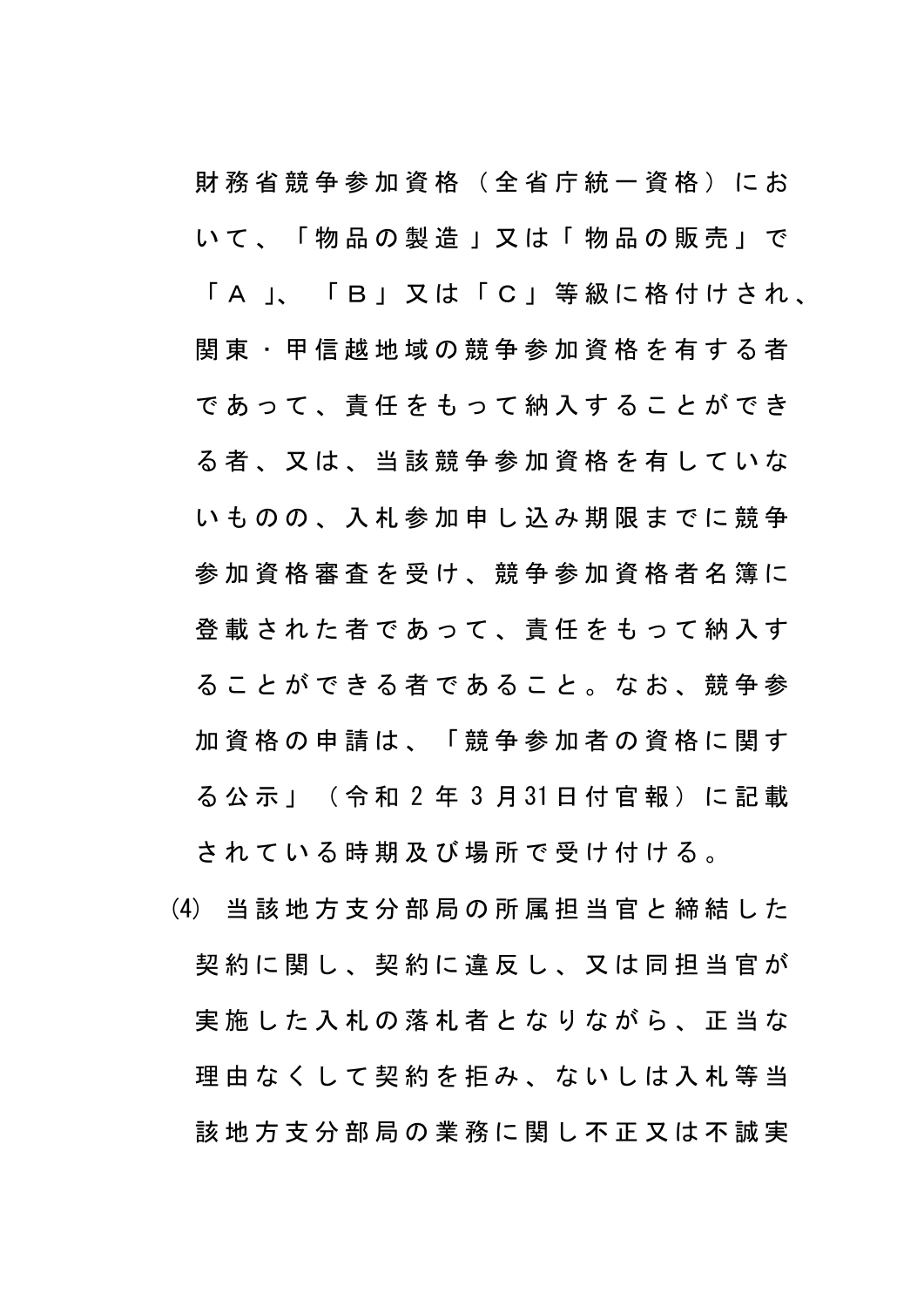な行為をし、契約の相手方として不適当であ ると認められる者でないこと。

(5) 各省各庁から指名停止等を受けていない者

(支出負担行為担当官が特に認める者を含

む 。) であること。

- (6) 経営の状況又は信用度が極度に悪化してい ないと認められる者であり、適正な契約の履 行が確保される者であること。
- (7) 電気事業法第 2 条 の 2 の規定に基づき小売

電気事業の登録を受けている者であること。

(8) 省CO2化の要 素を考慮する観点から、入

札説明書に記載する基準を満たすこと。

- (9) 入 札 説 明 書 の 交 付 を 受 け た 者 で あ る こ と 。
- (10) 競争入札に参加するために必要な証明書等
	- を下記 4 (3) の期限までに提出し、その審査

に合格した者であること。

- 4 入札書の提出場所等
	- (1) 入札書の提出場所、契約条項を示す場所、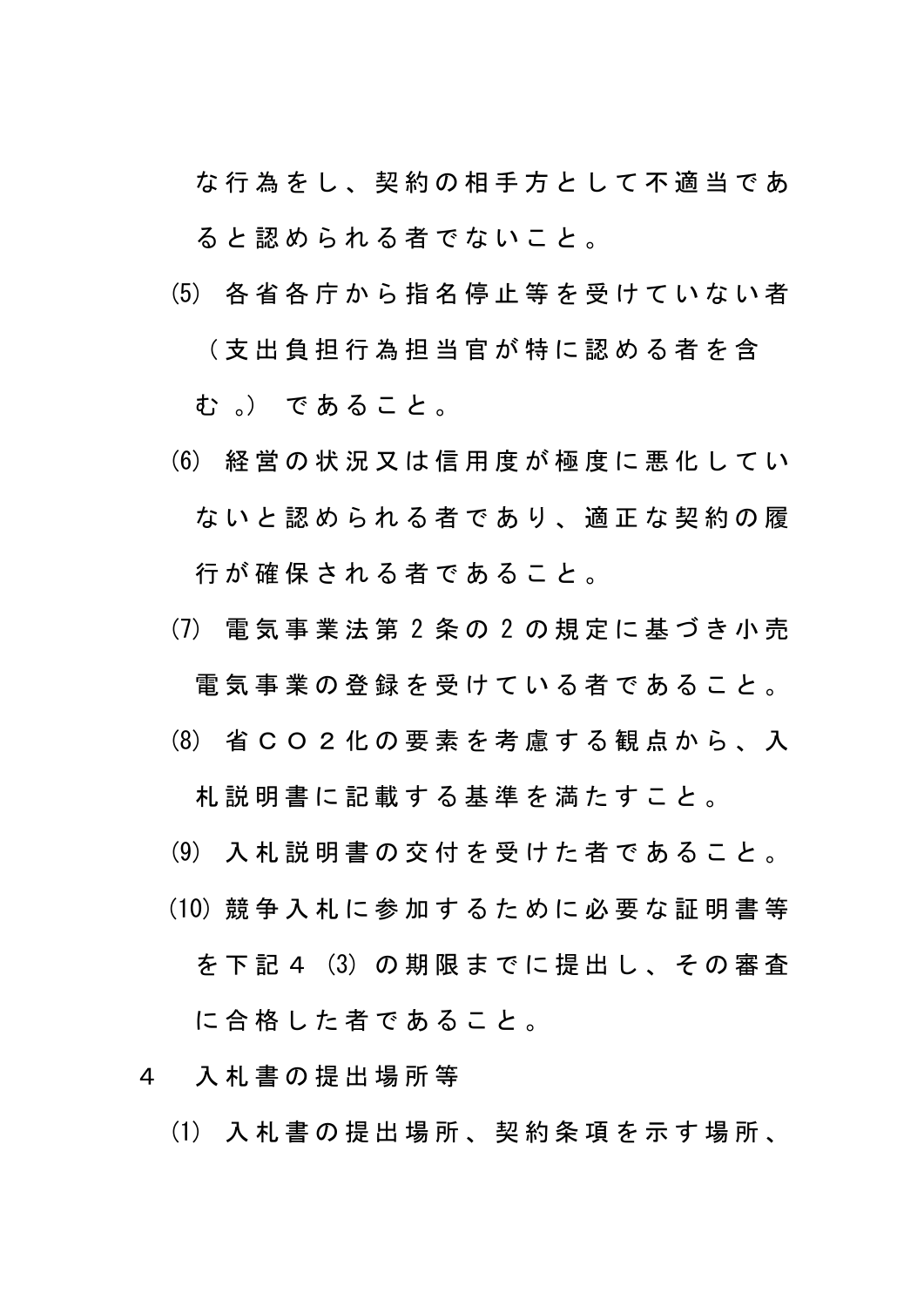入札説明書の交付場所及び問い合わせ先

〒 330-9716 埼玉県さいたま市中央区新都心

1-1 さいたま新都心合同庁舎1号館 関東 財 務 局 総 務 部 会 計 課 契 約 係 小 柳 郁 恵 電 話048-600-1087

- (2) 入札説明書の交付方法
	- ① 下 記 (3) の 期 限 ま で に 電 子 調 達 シ ス テ ム を利用して取得すること。
	- ② 電子メールによる入札説明書の交付を希 望する場合は、 下 記 (3) の期限までに下記 のメールアドレスにその旨連絡すること。 【メールアドレス】ka-ike-ika@kt.lfb-

mof.go.jp

- (3) 入 札 参 加 申込期限 令和3 年 12 月 20 日 12 時 00 分
- (4) 入札書の受領期限 令和3 年 12 月 24 日 12 時 00 分
- (5) 開 札 の 日 時 及 び 場 所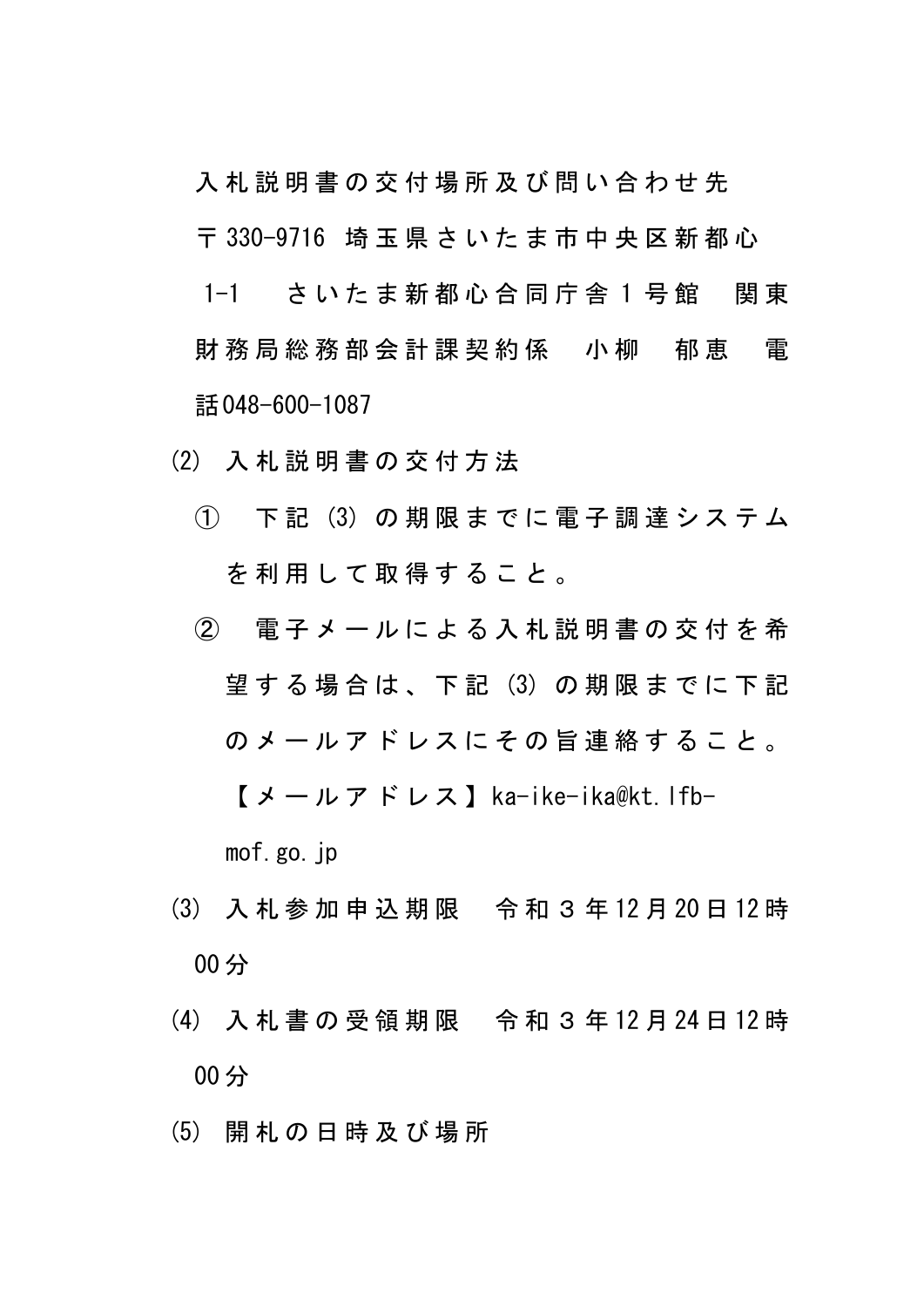令和3 年 12 月 24 日 13 時 30 分 さいたま新都心 合同庁舎 1 号 館 関東財務局 16 階小会議室 B 5 その他

- (1) 入札及び契約手続において使用する言語及 び通貨 日本語及び日本国通貨に限る。
- (2) 入 札 保 証 金 及 び 契 約 保 証 金 全額免除
- (3) 入札の無効 本公告に示した競争参加資格 のない者の提出した入札書及び入札に関する 条件に違反した入札書は無効とする。
- (4) 契 約 書 作 成 の 要 否 要
- (5) 落札者の決定方法 予算決算及び会計令第 79 条の規定に基づいて作成された予定価格の 制限の範囲内で最低の価格をもって有効な入 札を行った者を落札者とする。
- (6) そ の 他 詳細は入札説明書による。

## 6 Summary

(1) Official in charge of disbursement of the procuring entity : ONO Takahiro , Deputy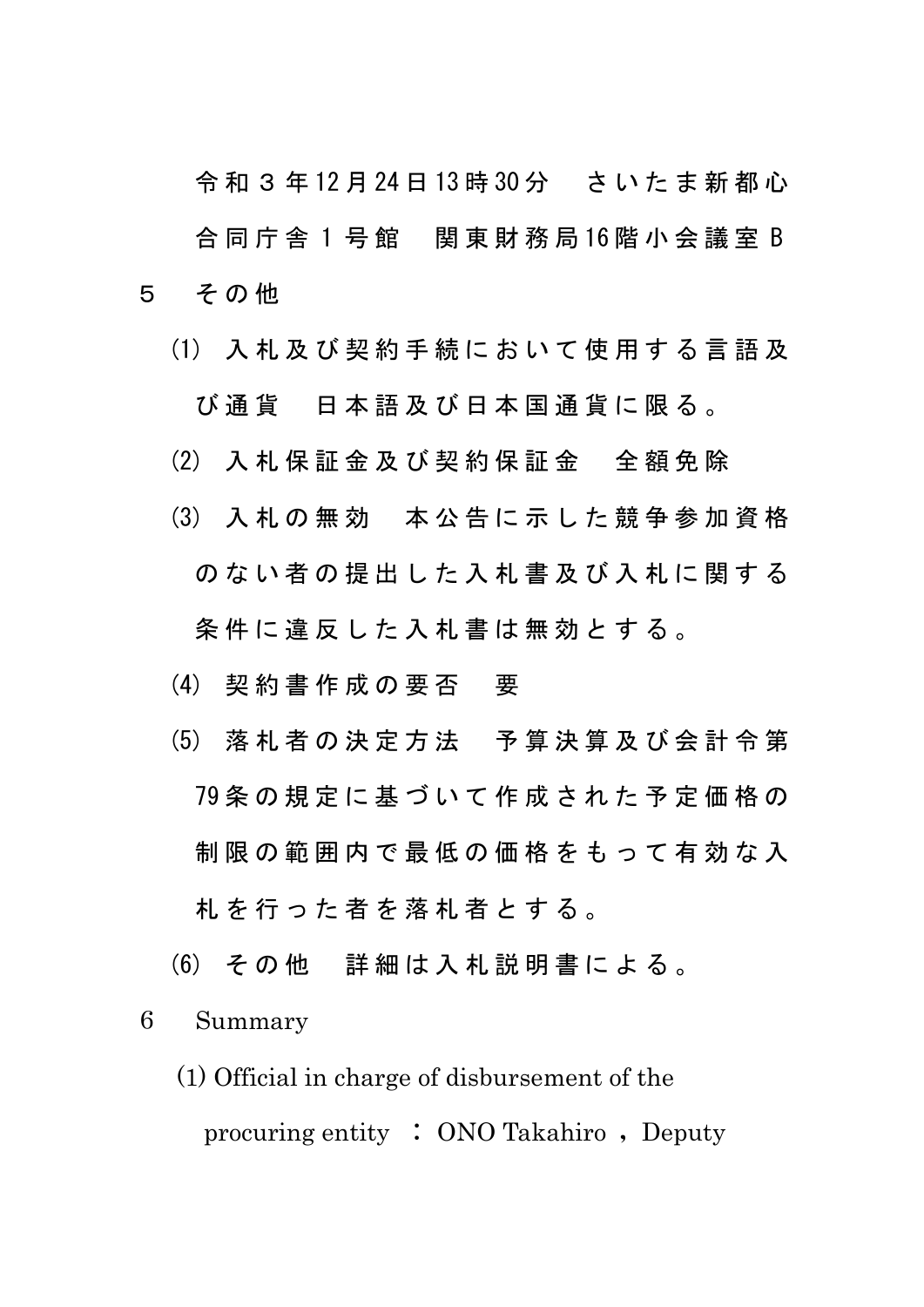Director of General Affairs Division, Kanto Local Finance Bureau.

- (2) Classification of the products to be procured : 26
- (3) Nature and quantity of the products to be purchased :
	- ① Electricity to be used in Kofu National Government

Building . Contract 420kW. Estimated volume of electricity : 1,170,000kWh.

②Electricity to be used in Nagano Second Common Government Offices . Contract 229kW. Estimated volume of electricity : 484,000kWh.

(4) Delivery period :

① Kofu National Government Building From

February 1,2022 through March 31, 2023.

②Nagano Second Common Government Offices From

April 1, 2022 through March 31, 2023.

- (5) Delivery place : As in the tender documentation.
- (6) Qualification for participating in the tendering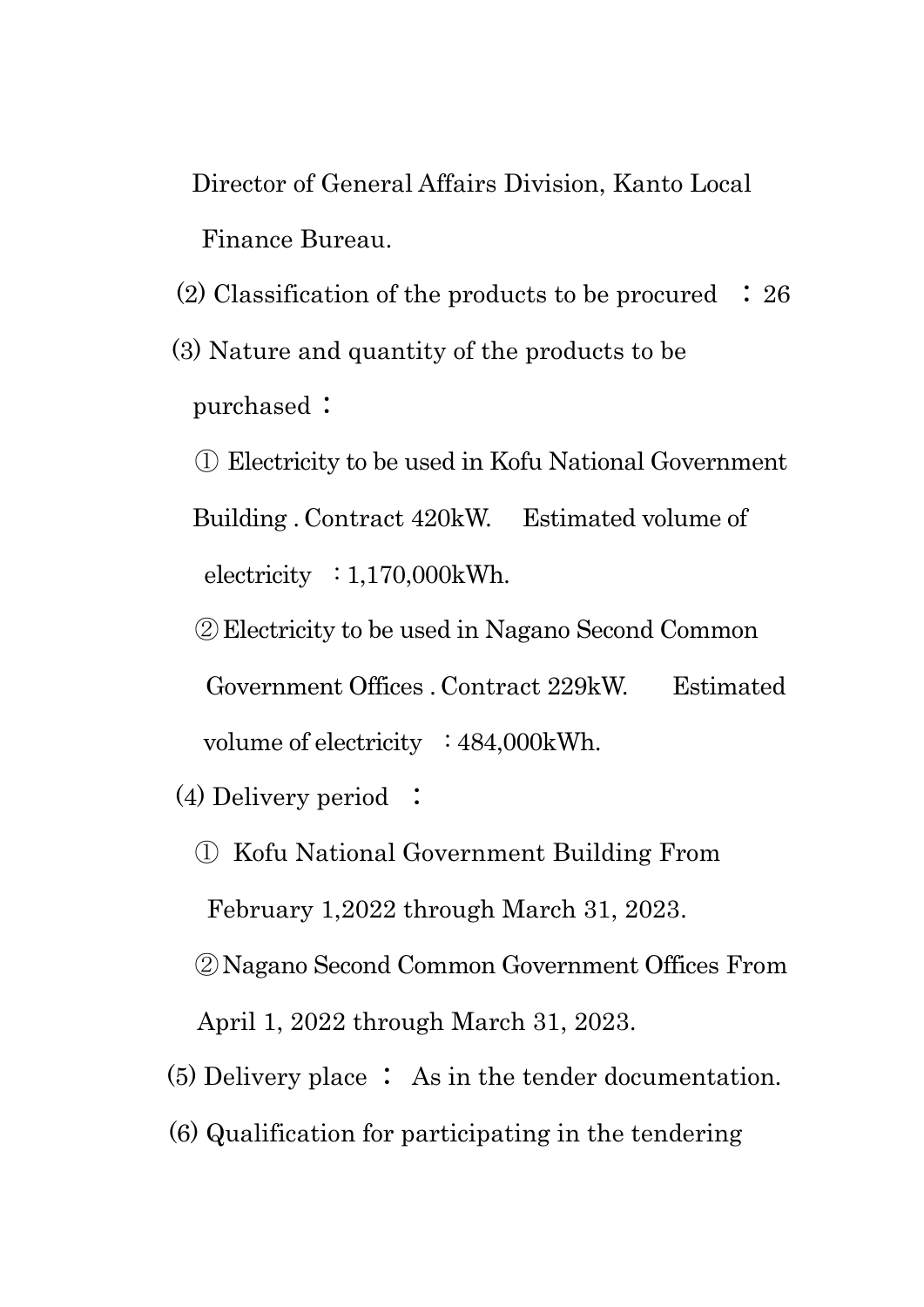procedures : Suppliers eligible for participating in the proposed tender are those who shall :

- ① Not come under Article 70 of the Cabinet Order concerning the Budget, Auditing and Accounting. Furthermore, minors, Person under Conservatorship or Person under Assistance that obtained the consent necessary for concluding a contract may be applicable under cases of special reasons within the said clause.
- ② Not come under Article 71 of the Cabinet Order concerning the Budget, Auditing and Accounting.
- ③Have Grade A ,B or C in "Manufacture" or "Selling" in terms of qualification for participating in tenders by Organizations in the Kanto-Koshinetsu area related to the Ministry of Finance(Single qualification for every ministry and agency) in the fiscal years 2019,2020 and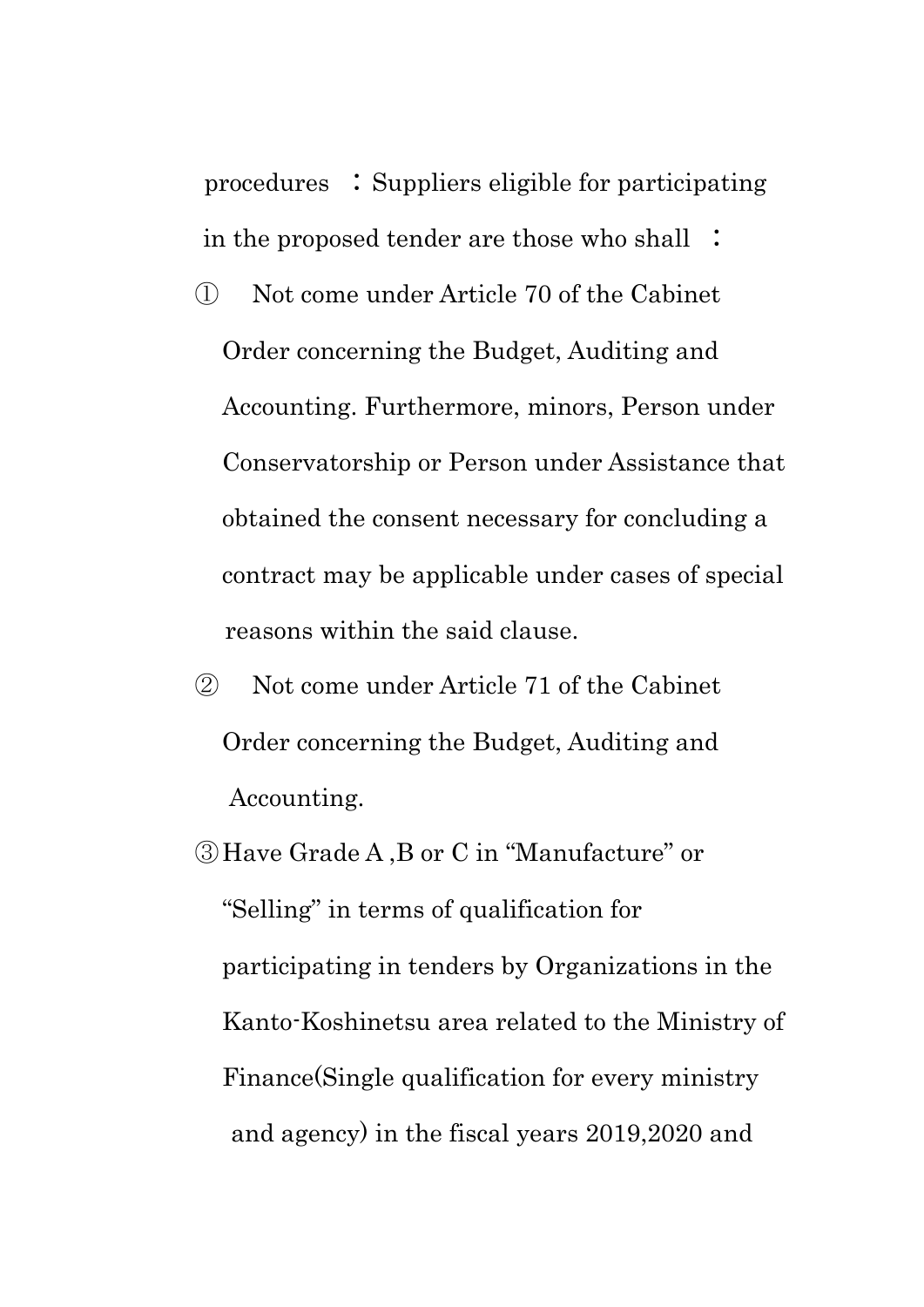2021.

- ④ Not those who are judged to be inappropriate as the other party to a contract on account of having violated any of the clauses of contract and illegal or unfair act previously made with an official in charge of any of the relevant local bureaus, or branch bureaus, or divisions, or offices.
- ⑤ Not be suspended by government offices or agencies from participating in tendering procedures and winning nomination for a successful bidder.
- ⑥ An eligible person is a person whose business condition and credit are deemed not to be a sever degradation, and who is sure to implement the contract.
- ⑦ Have registered in accordance with article 2-2 of the Electricity Utilities Industry Law.